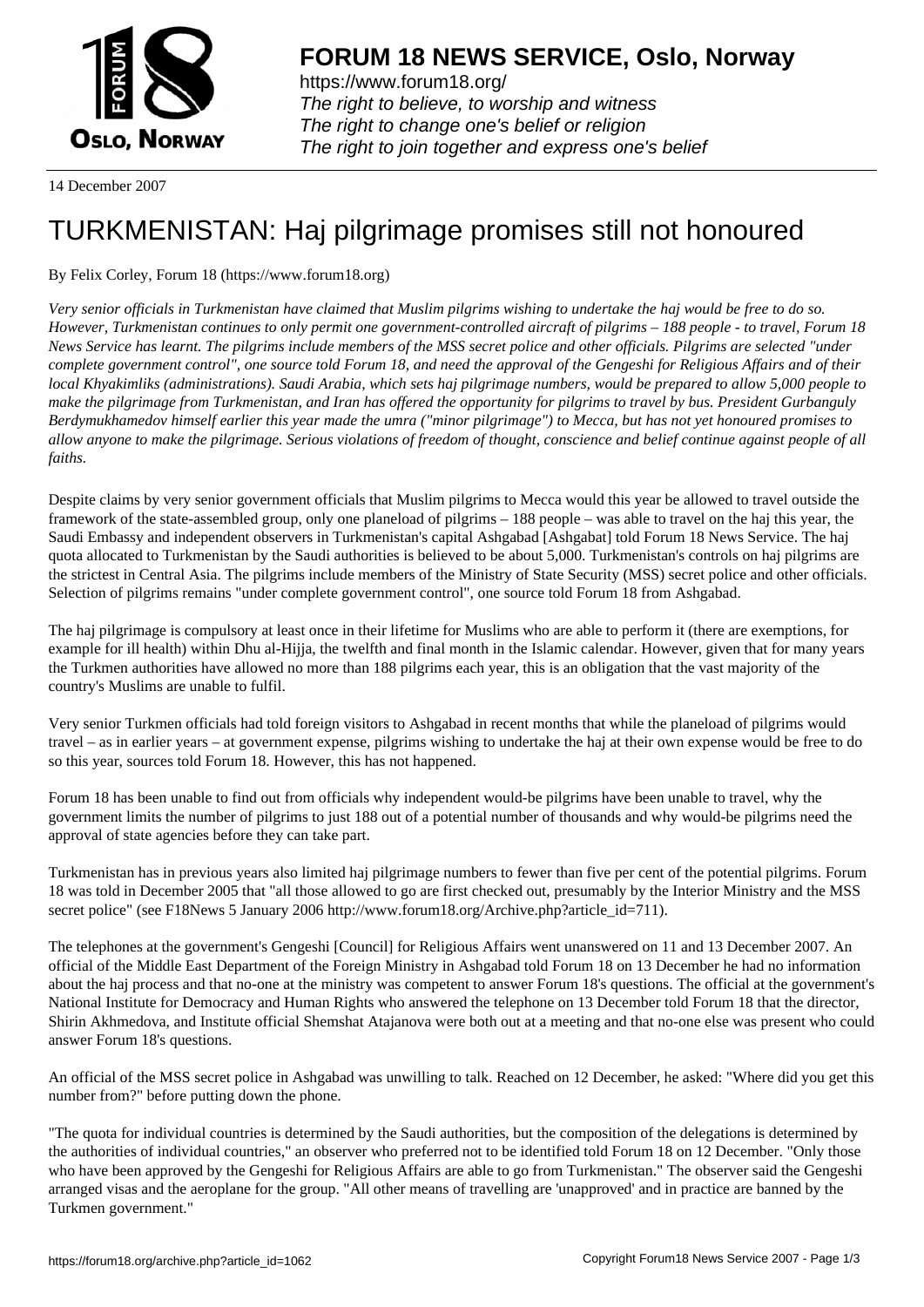Iranian officials are known to have offered the Turkmenistan authorities the opportunity for haj pilgrims to travel by bus through Iran on their way to Mecca. On 29 November the Russian website Iran.ru, quoting Islamic Republic of Iran Radio, reported the offer from Mohammed Javad Atrchian of the Iranian Ministry for Roads and Transportation. The agency said preliminary plans had already been drawn up. However, these came to nothing.

A diplomat of the Saudi Arabian Embassy in Ashgabad, who preferred not to be identified, said that haj pilgrims travelled from Turkmenistan only by aeroplane. "It said in their visas in Arabic that they would travel by air. It is too far to travel overland by bus," he told Forum 18 on 13 December. "There was an agreement to fly to Abu Dhabi and then on to Jeddah." The diplomat could not confirm the quota allocated to Turkmenistan, nor how many haj visas were issued by the consulate this year. However, he confirmed that only one aeroplane was used to transport the pilgrims.

As in earlier years, the state gave wide coverage to the departure from Ashgabad on 6 December of the aeroplane containing the 188 approved pilgrims. Official coverage stressed that by decree of President Gurbanguly Berdymukhamedov, free tickets were issued to the pilgrims by the state-run airline. The government website said the pilgrims are due to return to Turkmenistan on 26 December.

Would-be pilgrims need approval not just from the Gengeshi for Religious Affairs in Ashgabad, but from local Khyakimliks (administrations) where they live. However, officials in the religious affairs departments of two district Khyakimliks in Ashgabad and the city Khyakimlik in the Caspian Sea port of Turkmenbashi [Türkmenbashy, formerly Krasnovodsk] refused to answer any of Forum 18's questions on 13 December about the selection procedure for would-be pilgrims.

A member of a mosque in Ashgabad, who preferred not to be identified, told Forum 18 on 12 December that three fellow-members of the mosque are part of this year's pilgrim group. He confirmed that the arrangements had been made through the local Khyakimlik and the Muftiate. "They went by plane and the state paid for their ticket," the mosque member confirmed. However, he declined to discuss details of the procedure for how would-be pilgrims are chosen and checked out by the state authorities. Members of two other Ashgabad mosques declined to answer Forum 18's questions.

Speaking to Forum 18 back in October 2006, one Ruhnama teacher – who preferred not to be identified – defended the government's controls on the number of pilgrims going on the haj to Mecca. He said lists of applicants are held by the religious affairs officials in each local administration, adding that he was 3,000th on the list (see F18News 21 December 2006 http://www.forum18.org/Archive.php?article\_id=894).

In April 2007 President Berdymukhammedov went on pilgrimage to Mecca, which Turkmen state TV described on 14 April as "compulsory for every Muslim". However, Berdymukhammedov went on the umra (sometimes called "the minor pilgrimage"), not the haj (see F18News 23 April 2007 http://www.forum18.org/Archive.php?article\_id=946).

The Turkmen government's continuing restrictions on freedom of movement – which include the requirement that people wishing to travel abroad get permission from the local authorities and selective foreign travel bans on individuals the government does not like – have also restricted religious visits. Several prominent religious leaders and activists remain on exit ban lists, while local religious communities are unable to invite their fellow-believers from abroad (see F18News 31 May 2006 http://www.forum18.org/Archive.php?article\_id=790).

There has been no change in the exit ban list policy since President Berdymukhammedov came to power. Numerous serious religious freedom violations continue against people of all faiths. These include Baptist pastor Vyacheslav Kalataevsky being forced into exile away from his home and family, a mullah being forcibly detained in a psychiatric hospital, and Jehovah's Witnesses facing trial for refusing on grounds of conscience (see F18News 4 December 2007 http://www.forum18.org/Archive.php?article\_id=1057). (END)

For a personal commentary by a Protestant within Turkmenistan, on the fiction - despite government claims - of religious freedom in the country, and how religious communities and the international community should respond to this, see http://www.forum18.org/Archive.php?article\_id=728.

For more background, see Forum 18's Turkmenistan religious freedom survey at http://www.forum18.org/Archive.php?article\_id=672.

More reports on freedom of thought, conscience and belief in Turkmenistan can be found at http://www.forum18.org/Archive.php?query=&religion=all&country=32.

A survey of the religious freedom decline in the eastern part of the Organisation for Security and Co-operation in Europe (OSCE) area is at http://www.forum18.org/Archive.php?article\_id=806, and of religious intolerance in Central Asia is at http://www.forum18.org/Archive.php?article\_id=815.

A printer-friendly map of Turkmenistan is available at